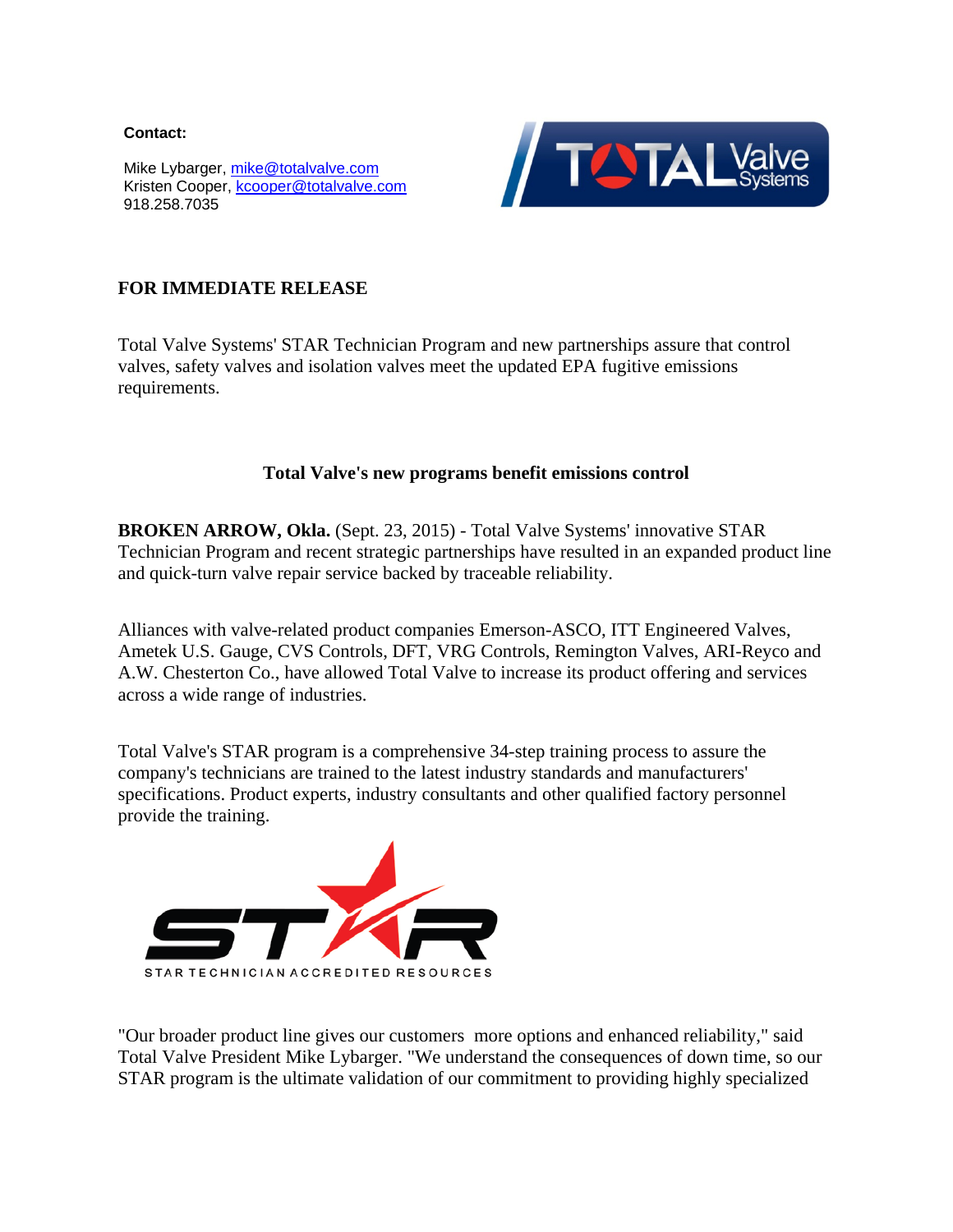services in a fully accountable manner."

The STAR program equips technicians to test, track and document the entire valve repair process for each job using Total Valve's proprietary system, Total Valve Live. The STAR tag includes an identity number that allows documented product tracking through each step of service.

"Our customers save time and money from this program's quality control procedures and expedited turn times by getting valves serviced quickly and their operations back on-line," says Total Valve's Nick Green, manager of safety valves.

Total Valve's partnership with Chesterton to provide isolation, control and safety valves that meet the latest requirements for fugitive emissions is a good example of how the STAR program and the alliances work together to solve problems. Please click the link for more information about our exclusive LDAR program for PRV's, isolation valves, and control valves. [LDAR Low Emissions Valves](http://totalvalve.com/docs/10_6_15/LDAR.pdf)

"We're excited to be working with Total Valve to meet demanding EPA fugitive emissions requirements, as our products, combined with the expert service methods at Total Valve, provide customers with the right valve packing solutions that are compliant with API Standard 622," said Tom Crispin, director strategic business program development, A.W. Chesterton Co.

Chesterton is based in Groveland, Mass., but with worldwide operations. For more information, visit [www.Chesterton.com.](http://www.chesterton.com/)

Total Valve Systems is headquartered in Broken Arrow, Okla., with sales and support personnel located throughout the Unites States and in several international markets.

For more information about Total Valve and its products and services, visit [www.TotalValve.com.](http://www.totalvalve.com/)

```
###
```
## **About A.W. Chesterton Company**

A.W. Chesterton Company operates in over 100 countries around the world and is recognized as a leading international provider of knowledge backed solutions, customized programs, and hands on expert service for Rotary, Stationary, and Fluid Power equipment platforms: supported by a comprehensive line of industrial fluid sealing systems, high performance protective coatings, and specialty industrial lubrication.